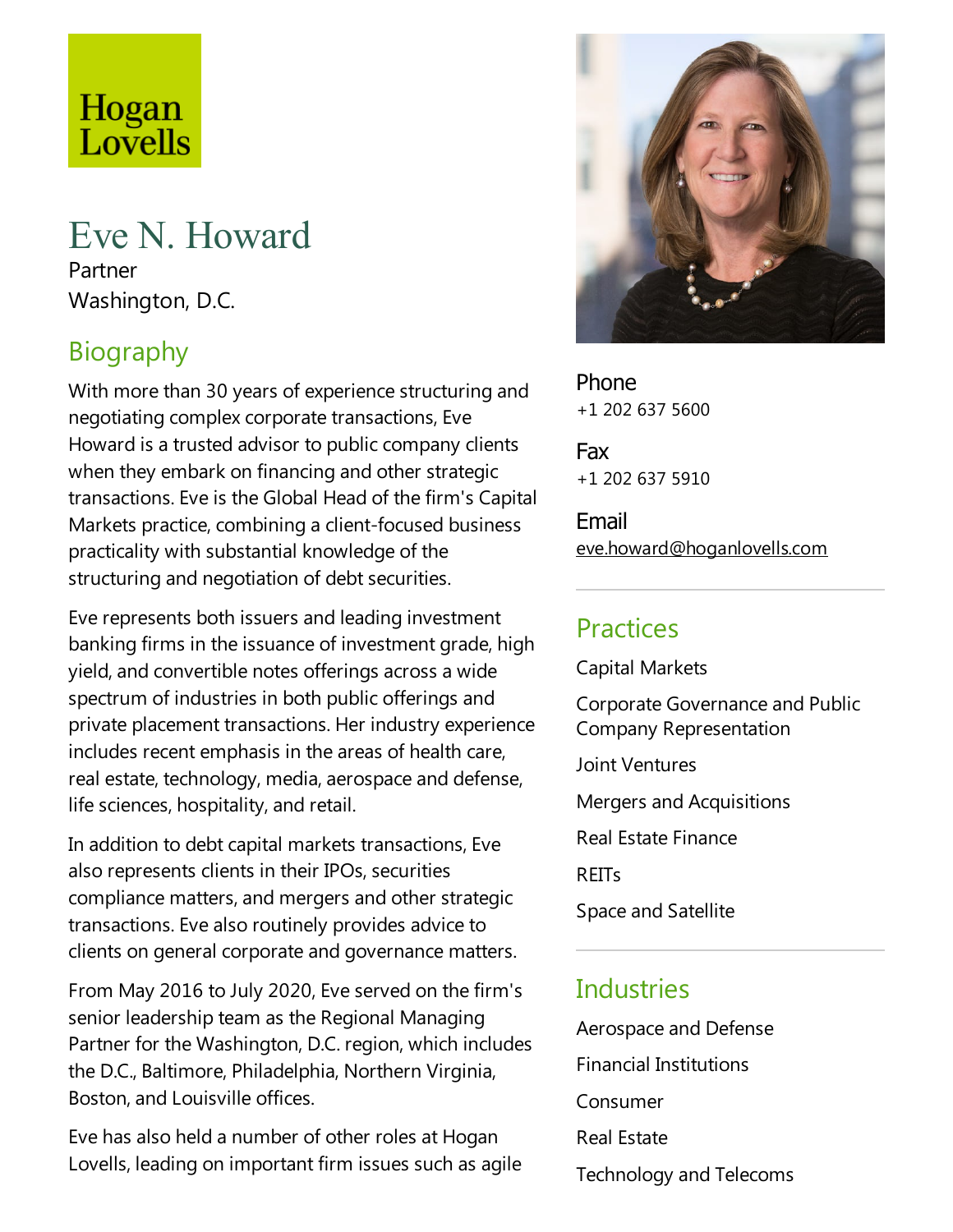working, diversity and inclusion, partner development and advancement, as well as recruitment in the D.C. office.For her work on agile working, she has been recognized by the Diversity & Flexibility Alliance and continues to serve on their Advisory Council.

#### Representative experience

Led a leading global technology company's debut debt issuance of US\$17bn in bonds, the largest DCM issuance ever done at that time, and over US\$50bn in follow-on offerings in multiple currencies.

Represented Marvell Technology Group in its debut US\$1bn bond offering to fund the acquisition of Cavium Inc.

Represented Equifax Inc. in its recent US\$1bn investment grade bond offering.

Represent Anthem Inc. in all debt capital markets activity since 2012, including US\$11bn in senior notes, convertible bonds and equity units.

Represented long-time client Orbital Sciences Corp. in a transformative US\$5bn merger with ATK Inc., the first forward Morris Trust deal in 15 years.

Represented underwriters and issuers in multiple debut REIT debt issuances involving both investment grade and high-yield debt.

Represented multiple private equity portfolio companies in the structuring and negotiation of debut high yield debt issuances.

Represented Playa Resorts & Hotels in its high-yield debt issuance and restructuring transaction, several follow on offerings, and its pending merger transaction.

Represented Quality Technology Services in its IPO and subsequent high-yield debt offering.

Representing various media companies (including 21st Century Fox and CBS Corp.) in their recent debt capital markets transactions.

# Awards and rankings

#### Areas of focus

Raising Debt Capital

High Yield

Convertible Debt Offerings

Raising Equity Capital

Initial Public Offerings

Stock Exchange Listings and Regulatory Compliance

Disclosure and Reporting **Obligations** 

Company Formation

Hotels and Leisure

Carve-outs, Spin-offs,and Split-offs

Cell, Tissue, and Gene Therapies

# Education and admissions

# Education

J.D., Duke University School of Law, 1987

A.B., Dartmouth College, 1984

# **Memberships**

Member, Business Law Section, American Bar Association

Member, Diversity & Flexibility Alliance Advisory Council

#### Bar admissions and qualifications

District of Columbia New York